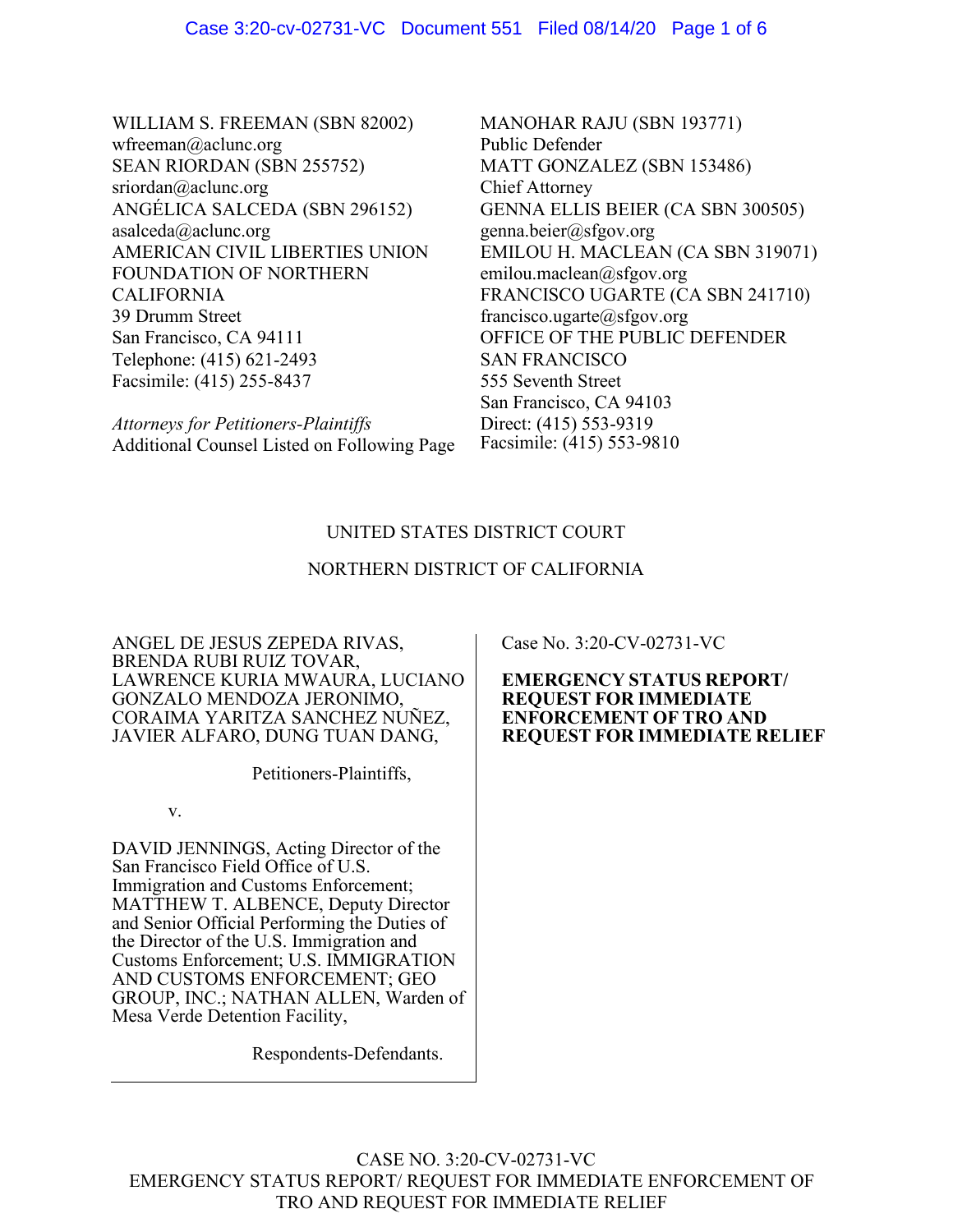BREE BERNWANGER\* (NY SBN 5036397) bbernwanger@lccrsf.org HAYDEN RODARTE (SBN 329432) hrodarte@lccrsf.org LAWYERS' COMMITTEE FOR CIVIL RIGHTS OF SAN FRANCISCO BAY AREA 131 Steuart St #400 San Francisco, CA 94105 Telephone: (415) 814-7631

JUDAH LAKIN (SBN 307740) judah@lakinwille.com AMALIA WILLE (SBN 293342) amalia@lakinwille.com LAKIN & WILLE LLP 1939 Harrison Street, Suite 420 Oakland, CA 94612 Telephone: (510) 379-9216 Facsimile: (510) 379-9219

JORDAN WELLS (SBN 326491) jwells@aclusocal.org STEPHANIE PADILLA (SBN 321568) spadilla@aclusocal.org AMERICAN CIVIL LIBERTIES UNION FOUNDATION OF SOUTHERN CALIFORNIA 1313 West Eighth Street Los Angeles, CA 90017 Telephone: (213) 977-9500 Facsimile: (213) 977-5297

> *Attorneys for Petitioners-Plaintiffs \*Admitted Pro Hac Vice*

MARTIN S. SCHENKER (SBN 109828) mschenker@cooley.com COOLEY LLP 101 California Street, 5th Floor San Francisco, CA 94111 Telephone: (415) 693-2000 Facsimile: (415) 693-2222

TIMOTHY W. COOK\* (Mass. BBO# 688688) tcook@cooley.com FRANCISCO M. UNGER\* (Mass. BBO# 698807) funger@cooley.com COOLEY LLP 500 Boylston Street Boston, MA 02116 Telephone: (617) 937-2300 Facsimile: (617) 937-2400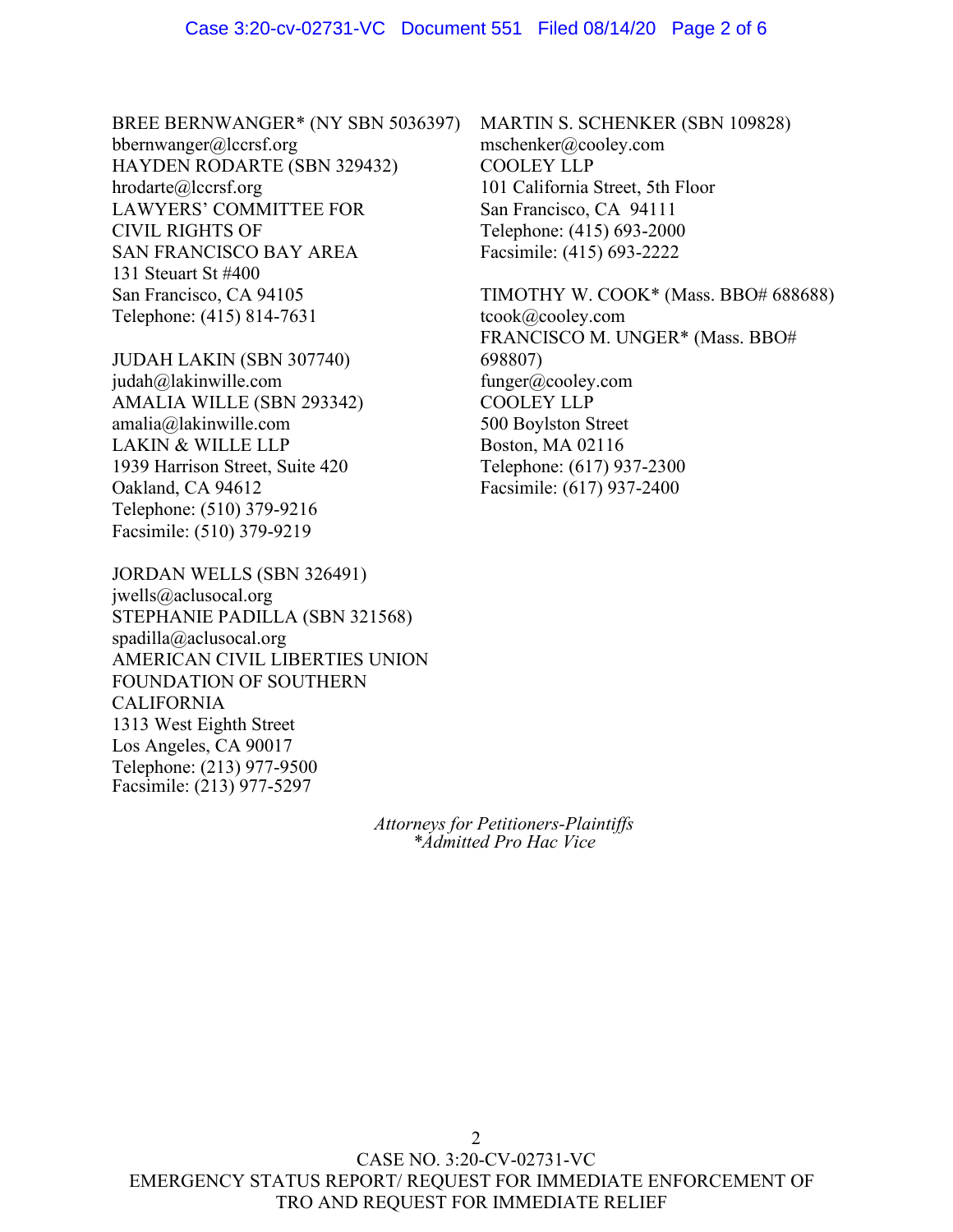#### **EMERGENCY STATUS REPORT**

Mesa Verde is in crisis. This crisis was borne from the inaction, negligence, and indifference of Defendants. And additional steps must be taken immediately to mitigate this unfolding disaster.

Defendants notified counsel this morning that 32 of the 70 detainees at Mesa Verde Detention Facility ("Mesa Verde") who were tested on August 11 tested positive for COVID-19.

This is certainly an undercount of those who are infected for two reasons:

First, these are delayed results from tests taken three days ago. Those who tested positive have been commingled in crowded dorms with those who tested negative. This is due to Defendants' refusal to use point-of-care tests that would provide timely results despite having a sufficient quantity available onsite to test all class members with them.

Second, on Tuesday, Defendants did not test 23 people who wanted to be tested. Defendants reported to the Court, Dkt. 538 at 2, that there were 29 people who had "refused" testing. Class counsel communicated with 27 of these individuals over the past 48 hours. (One was released. Class counsel is still seeking to make contact with the last class member.)

1. Three of these individuals reported that they were either sleeping or in the shower at the time the tests were offered (and yet were reported as "refusers" by Defendants). They agreed to be tested.<sup>[1](#page-2-0)</sup>

2. Three other individuals did not know that tests had been offered a second time because of the manner in which tests were announced to the dorm as a whole.<sup>[2](#page-2-1)</sup>

3. Seventeen others also agreed to be tested. They had been largely skeptical of ICE's request to test a second time when the test results from the first test had not been returned

<span id="page-2-1"></span><span id="page-2-0"></span> $1$  One had even affirmatively asked to be tested when he realized he missed the test, and was told that he would not be allowed to test until next week prior to intervention from class counsel.  $2$  Plaintiffs have learned that when Defendants "offer" testing," a GEO staff member makes an announcement to the entire dorm regardless of what activities class members are engaged in at the time, or whether they are even awake, and make no effort to ask for individual consent or "refusal." This casual announcement is in stark contrast to the temperature check procedure that GEO appears to follow, in which a staff member individually checks with each class member in a dorm and ensures that their temperatures are taken, and/or reflects a remarkable indifference to the universal testing that is critical to class member and staff safety.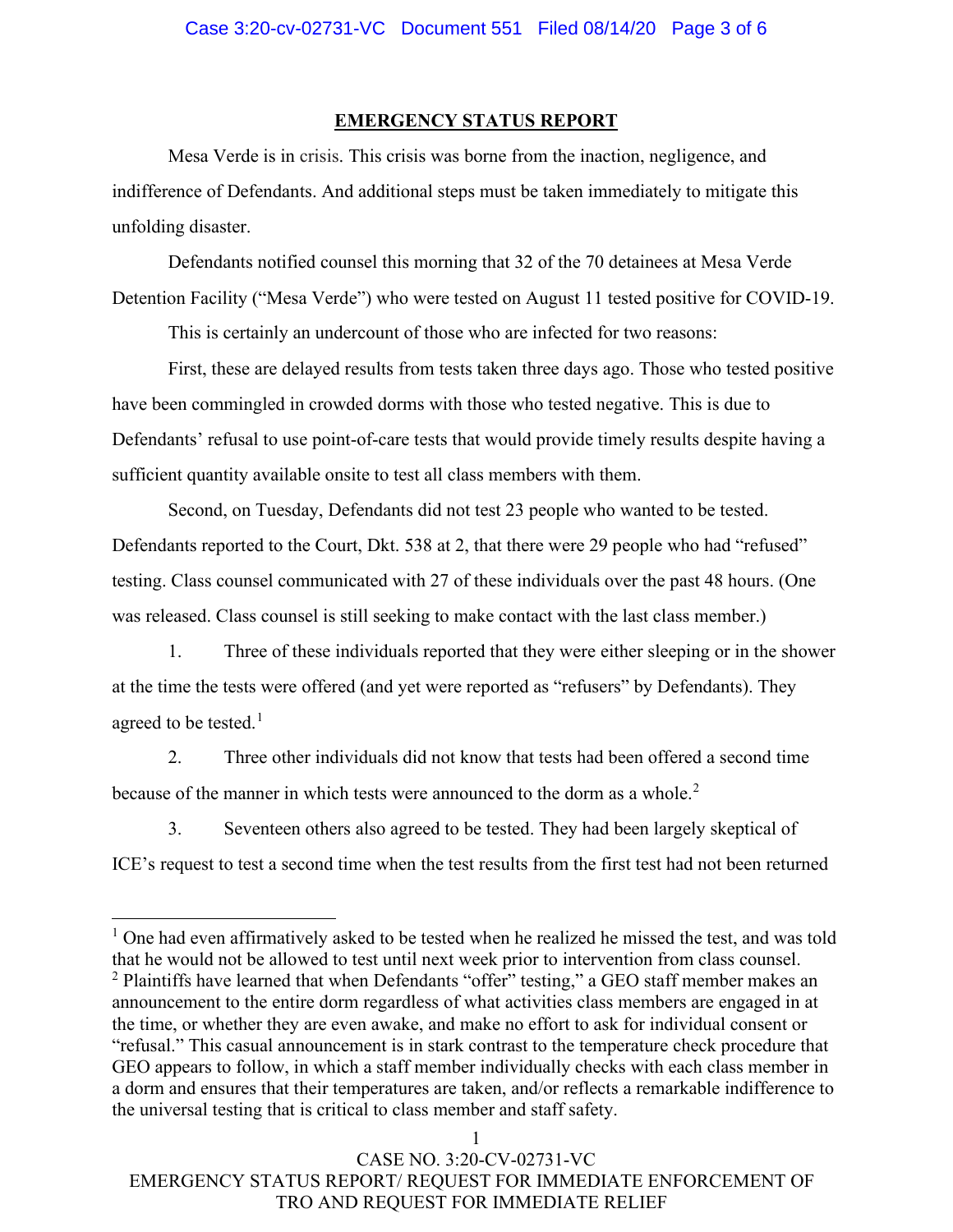### Case 3:20-cv-02731-VC Document 551 Filed 08/14/20 Page 4 of 6

in the interim, and no information was provided to them about those tests.

4. Of the four who did not agree to be tested: one is a member of the *Franco* class who has been deemed incompetent to represent himself,<sup>[3](#page-3-0)</sup> and suffers from severe delusions; and two have already signed documents in support of their removal and do not want to interfere with their speedy deportation. The last remains undecided and class counsel will continue to communicate with him.

5. Federal Defendants included in their status report filed with the Court yesterday, Dkt. 544, that four people refused to take the note to contact our legal team about their purported unwillingness to be tested. In fact, class counsel spoke with all four of these people. They stated that they did not receive a request to communicate with anyone; and two of the four agreed to be tested (Oscar Rafael Peres and Hermelindo Rodriguez Galicia) and should be tested today.

The current crisis at Mesa Verde is *not* a result of the refusal of class members to be tested. In fact, it appears that what Defendants are calling "refusals" result from a variety of factors, including lax procedures, a cavalier attitude on the part of the persons offering the tests, and general mistrust of ICE—which is understandable in light of the lack of accurate information and significant delays in providing results.

Given the crisis at Mesa Verde now, and Defendants' unwillingness or inability to adequately respond, immediate additional steps must be taken to protect the detainees at Mesa Verde, GEO staff, and the surrounding community. This Court should (1) reconsider bail applications for every class member with medical vulnerabilities<sup>[4](#page-3-1)</sup> whose prior applications were either denied or deferred as the constitutional balancing test to them has now shifted given the outbreak<sup>[5](#page-3-2)</sup>—class counsel can provide a list to the court of such individuals, along with those previously submitted applications, later in the day; (2) order that Defendants immediately conduct point of care tests for all of those who have not tested positive to allow for quick and

<span id="page-3-0"></span><sup>&</sup>lt;sup>3</sup> *Franco-Gonzales v. Holder*, 2:10-cv-02211, Dkt. 786 (CD Cal.) (defining the class to include individuals with active psychiatric symptoms). The *Franco* case established certain rights for immigration detainees who suffer from serious mental health or cognitive issues. <sup>4</sup> *See*, Dkt. 229-18 (Declaration of Dr. Sarah Allen concerning medical vulnerabilities); Dkt. 122

<span id="page-3-1"></span>at 1-4 (Plaintiffs' common issues brief).

<span id="page-3-2"></span><sup>&</sup>lt;sup>5</sup> The Court, of course, can impose whatever conditions it deems necessary to account for concerns over danger and or flight risk.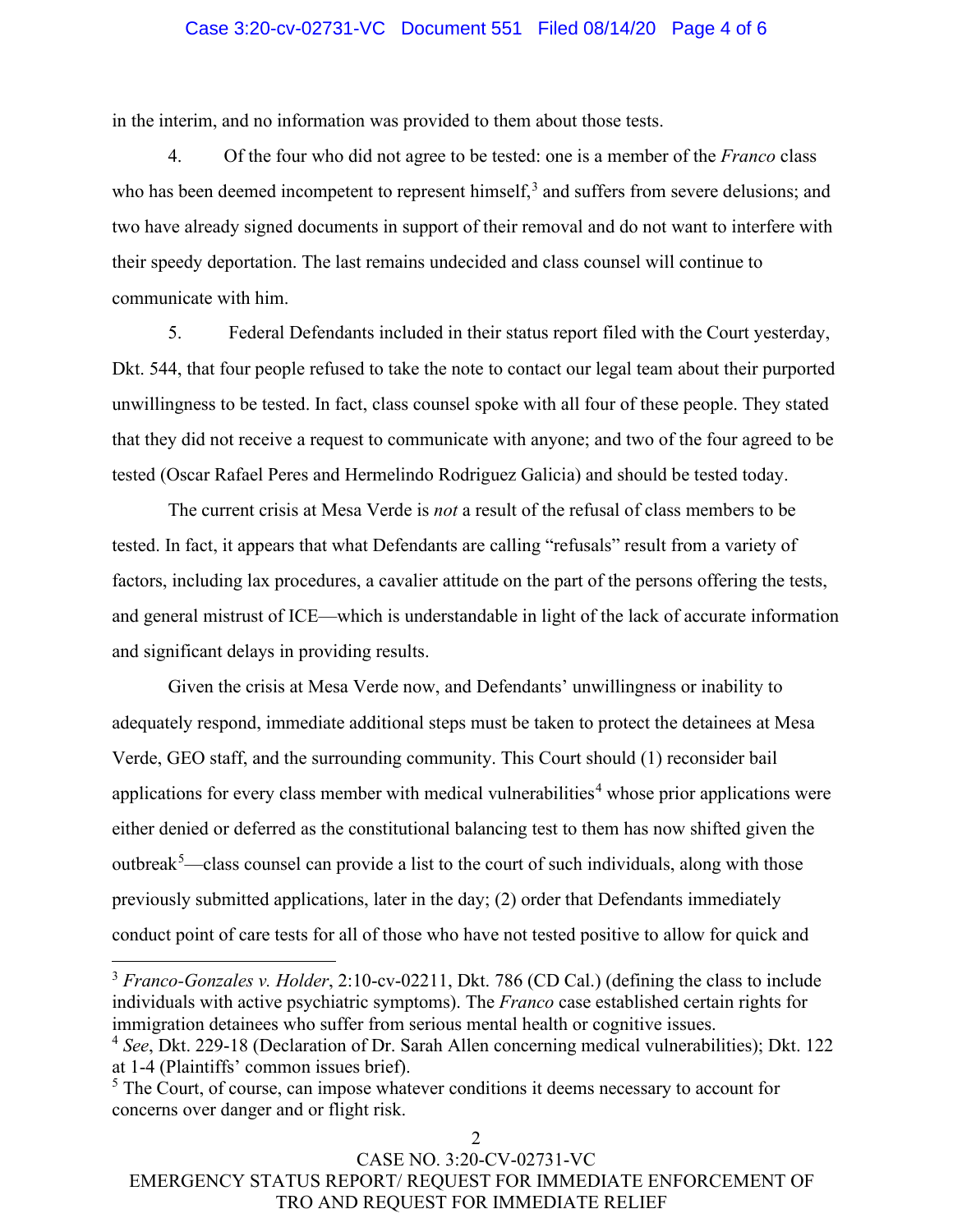#### Case 3:20-cv-02731-VC Document 551 Filed 08/14/20 Page 5 of 6

actionable results<sup>[6](#page-4-0)</sup>; (3) adjudicate all pending bail applications as quickly as possible in light of the current crisis; and (4) immediately order routine and frequent testing of staff members (*see* Dkt 545, Letter Brief on Staff Testing).

If the Court deems it necessary, Plaintiffs ask for an urgent status conference today to discuss immediate forms of relief required to protect class members from severe illness or death.

Date: August 14, 2020 Respectfully by,

*/s/ Emilou H. MacLean* Manohar Raju Public Defender Matt Gonzalez Chief Attorney Francisco Ugarte Genna Ellis Beier Emilou H. MacLean OFFICE OF THE PUBLIC DEFENDER SAN FRANCISCO

Bree Bernwanger Hayden Rodarte LAWYERS' COMMITTEE FOR CIVIL RIGHTS OF SAN FRANCISCO BAY AREA

Judah Lakin Amalia Wille LAKIN & WILLE LLP

Jordan Wells Stephanie Padilla AMERICAN CIVIL LIBERTIES UNION FOUNDATION OF SOUTHERN CALIFORNIA

Sean Riordan William S. Freeman Angélica Salceda AMERICAN CIVIL LIBERTIES UNION FOUNDATION OF NORTHERN CALIFORNIA

Martin S. Schenker Timothy W. Cook Francisco M. Unger COOLEY LLP

*Attorneys for Plaintiffs-Appellees*

<span id="page-4-0"></span><sup>&</sup>lt;sup>6</sup> See Order on TRO, Dkt 500 (ordering testing that provides "rapid results" which Defendants have clearly failed to do). Plaintiffs seek a reconsideration of the Court's order on testing, Dkt. 540, in light of the current crisis.